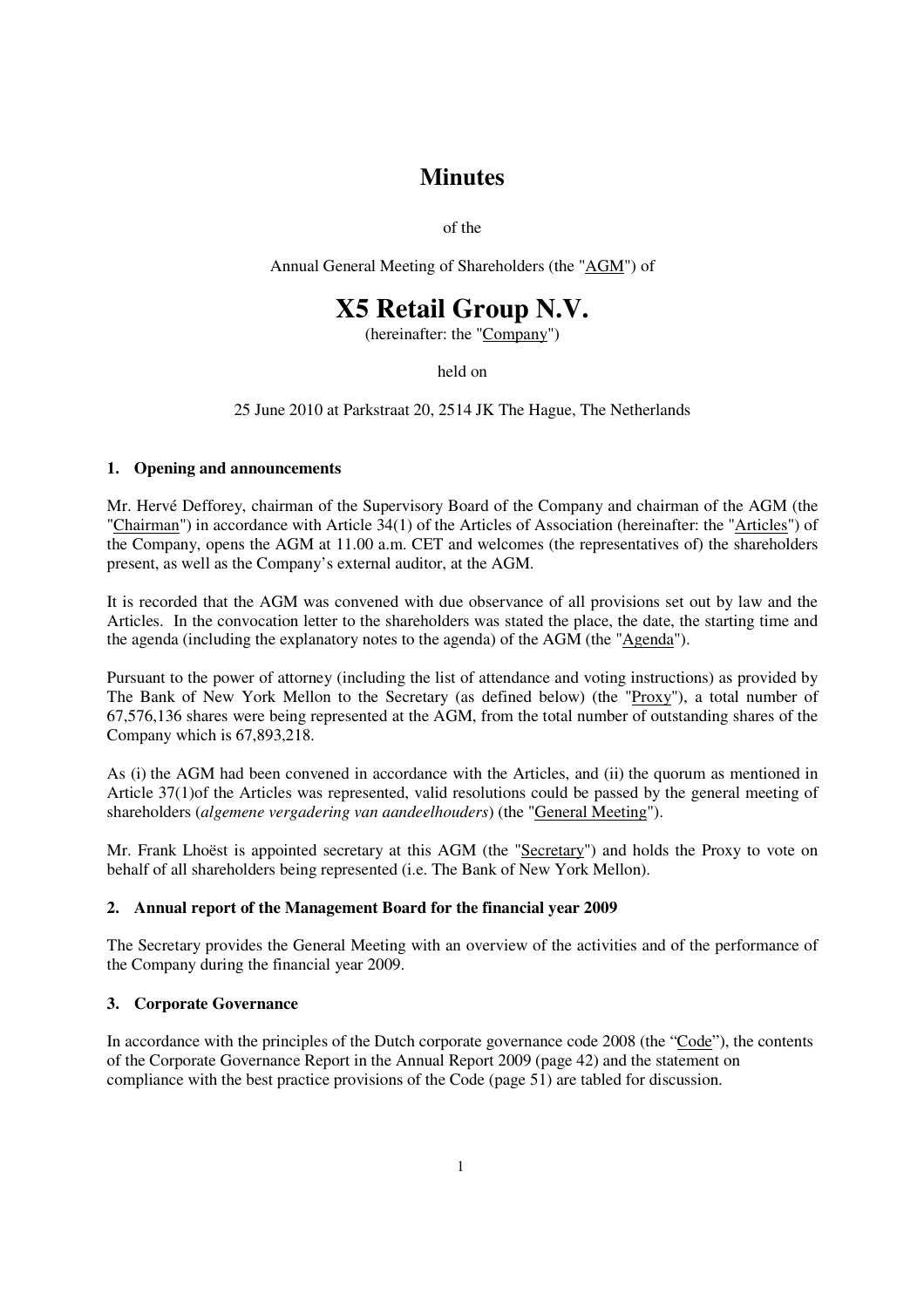No material changes in X5's corporate governance structure have occurred in 2009, and no material changes are proposed for 2010, apart from changes resulting from the proposed amendments in the Remuneration Policy of the Company, as described in item 11 of the explanatory notes to the AGM agenda. These changes mainly relate to the Code's best practice provisions II.2.5 (shares granted to management board members, without financial consideration, under the Restricted Stock Unit Plan), as well as II.2.10 and II.2.11 (claw-back and adjustment of variable remuneration components of members of the Management Board).

#### **4. Explanation of the policy on additions to reserves and payment of dividends**

Clause 28 of the Articles of the Company states that the General Meeting, on proposal of the Supervisory Board, determines which part of the result for a financial year will be reserved and the allocation of the remainder of the result.

In line with the Company's dividend policy the Supervisory Board suggests to the General Meeting not to pay-out any dividend but to use all available funds for the anticipated growth, and strategic acquisitions, of the Company.

# **5. Adoption of the Annual Accounts for the financial year 2009**

Clause 27.2 of the Articles of the Company states that the General Meeting shall adopt the Annual Accounts. The Annual Accounts for the financial year 2009 (the "Annual Accounts"), as included in the entire Annual Report 2009 (the "Annual Report"), were presented to the General Meeting by the Supervisory Board, in accordance with clause 26.3 of the Articles of the Company. It is proposed to the General Meeting to adopt the Annual Accounts.

Mr. Peter Dams, attending the AGM on behalf of the external auditor PricewaterhouseCoopers Accountants N.V., is available to answer questions in relation to the auditor's report on the fairness of the Annual Accounts.

The Secretary states that 67,523,324 votes are in favour of this proposal, 29,962 votes are against and 22,850 votes abstained. The Chairman confirms that the General Meeting does not require additional information and approves the Annual Accounts.

#### **6. Determination of the allocation of the profits earned in the financial year 2009**

It is proposed by the Supervisory Board to add the Company's profits for the financial year 2009 to the other reserves of the Company (Annual Report, page 144)

The Secretary states that 66,526,893 votes are in favour of this proposal, 1,027,993 votes are against and 21,250 votes abstained, whereupon the Chairman confirms that this proposal is approved by the General Meeting.

#### **7. Discharge from liability of the members of the Management Board**

It is proposed to the General Meeting to grant discharge to the members of the Management Board from all liability *(décharge verlenen)* in relation to the exercise of their duties in the financial year 2009, to the extent that such exercise is apparent from the annual accounts or has otherwise been disclosed tot he General Meeting prior to the adoption of the Annual Accounts.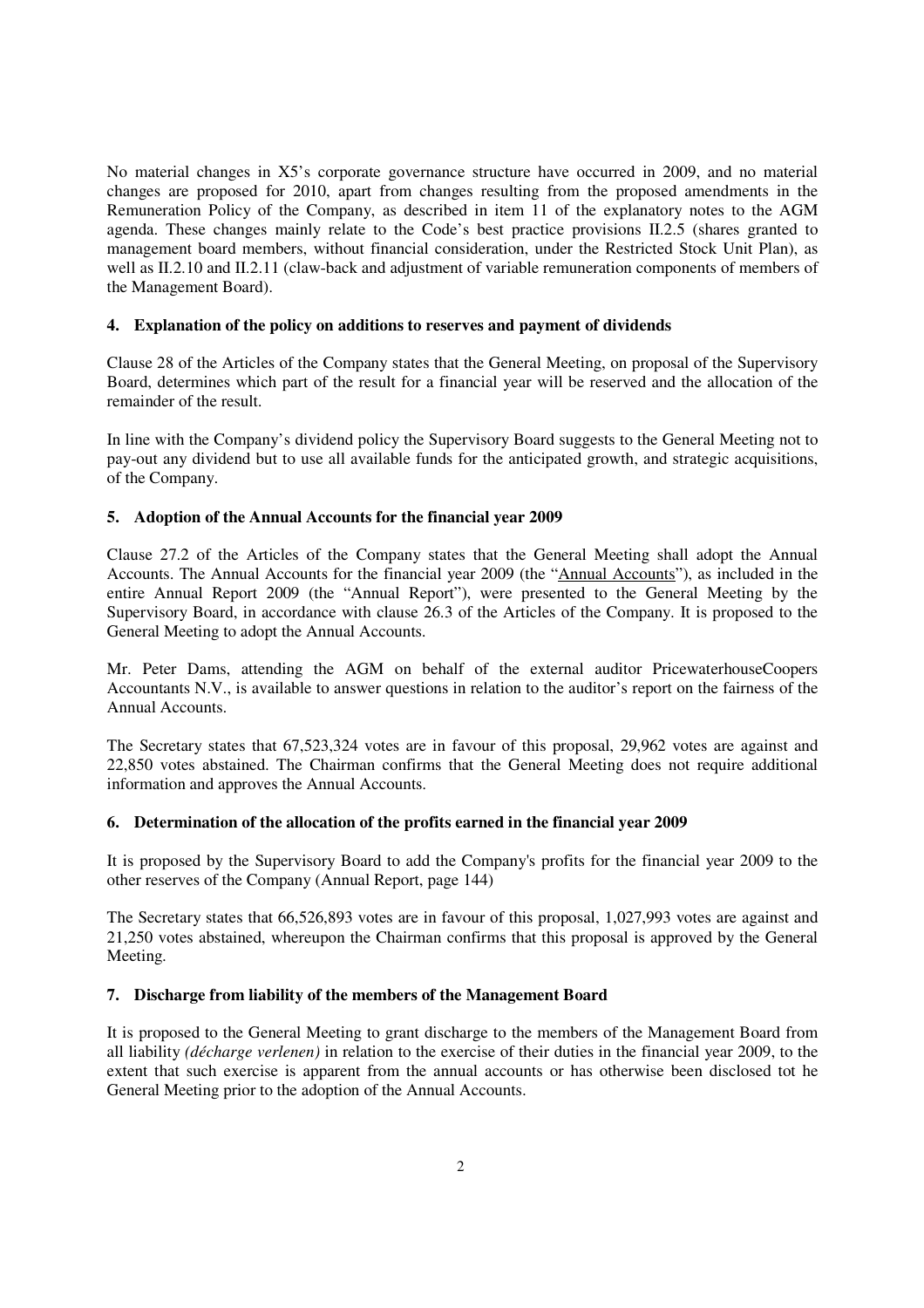The Secretary states that 67,384,000 votes are in favour of this proposal, 2,125 votes are against and 190,011 votes abstained. The Chairman confirms that the General Meeting resolves to approve the discharge of the members of the Management Board from liability.

#### **8. Discharge from liability of the members of the Supervisory Board**

It is proposed to the General Meeting to grant discharge to the members of the Supervisory Board from all liability *(décharge verlenen)* in relation to the exercise of their duties in the financial year 2009, to the extent that such exercise is apparent from the annual accounts or has otherwise been disclosed to the General Meeting prior to the adoption of the annual accounts.

The Secretary states that 67,296,500 votes are in favour of this proposal, 89,625 votes are against and 190,011 votes abstained. The Chairman confirms that the General Meeting resolves to approve the discharge of the members of the Supervisory Board from liability.

# **9. Re-appointment of Mr. Hervé Defforey as member of the Supervisory Board**

Under the rotation schedule fixed by the Supervisory Board, Mr. Hervé Defforey will reach his end of term as a Supervisory Board member this year. Mr. Defforey is eligible for re-appointment.

It is proposed to the General Meeting to re-appoint Mr. Defforey for a new term ending on the day of the annual general meeting of shareholders to be held in 2014, which is the fourth year after the year of the reappointment.

**Hervé Defforey** (March 23, 1950) is a French national. He was first appointed to the Supervisory Board on 16 October 2006 and acts as chairman of the Supervisory Board since 2 November 2006. Mr. Defforey is a partner of GRP Partners, London and Los Angeles. He heads GRP Partners' European venture capital activities and serves on the boards of the following companies: IFCO Systems N.V. and Ulta, Corp., Chicago and Kyriba SA, Paris. Mr. Defforey formerly held positions at Carrefour, S.A. (Paris), Azucarera EBRO S.A. (Madrid), BMW A.G. (Munich) and graduated from the University of St. Gallen, Switzerland with a degree in Business Administration. Mr. Defforey holds 30,000 GDRs in the Company.

The Secretary states that 66,526,893 votes are in favour of this proposal, 3,000 votes are against and 1,046,243 votes abstained.

The General Meeting adopts the re-appointment of Mr. Hervé Defforey as member of the Supervisory Board of the Company with effect per the date of this meeting for a period of four years.

# **10. Re-appointment of Mr. David Gould as member of the Supervisory Board**

Under the rotation schedule fixed by the Supervisory Board, Mr. David Gould reached his end of term as a Supervisory Board member this year. Mr. Gould is eligible for re-appointment.

It is proposed to the General Meeting to re-appoint Mr. Gould for a new term ending on the day of the annual general meeting of shareholders to be held in 2014, which is the fourth year after the year of the reappointment.

**David Gould** (May 27, 1969) is a U.S. national. He was first appointed to the Supervisory Board on 18 May 2006 and has acted as chairman of the Supervisory Board's Audit Committee since. Mr. Gould has been serving as Deputy Director for Corporate Development, Finance and Control at Alfa Group Consortium since 2000. He also serves as a member of the Board of Directors of Alfa Finance Holdings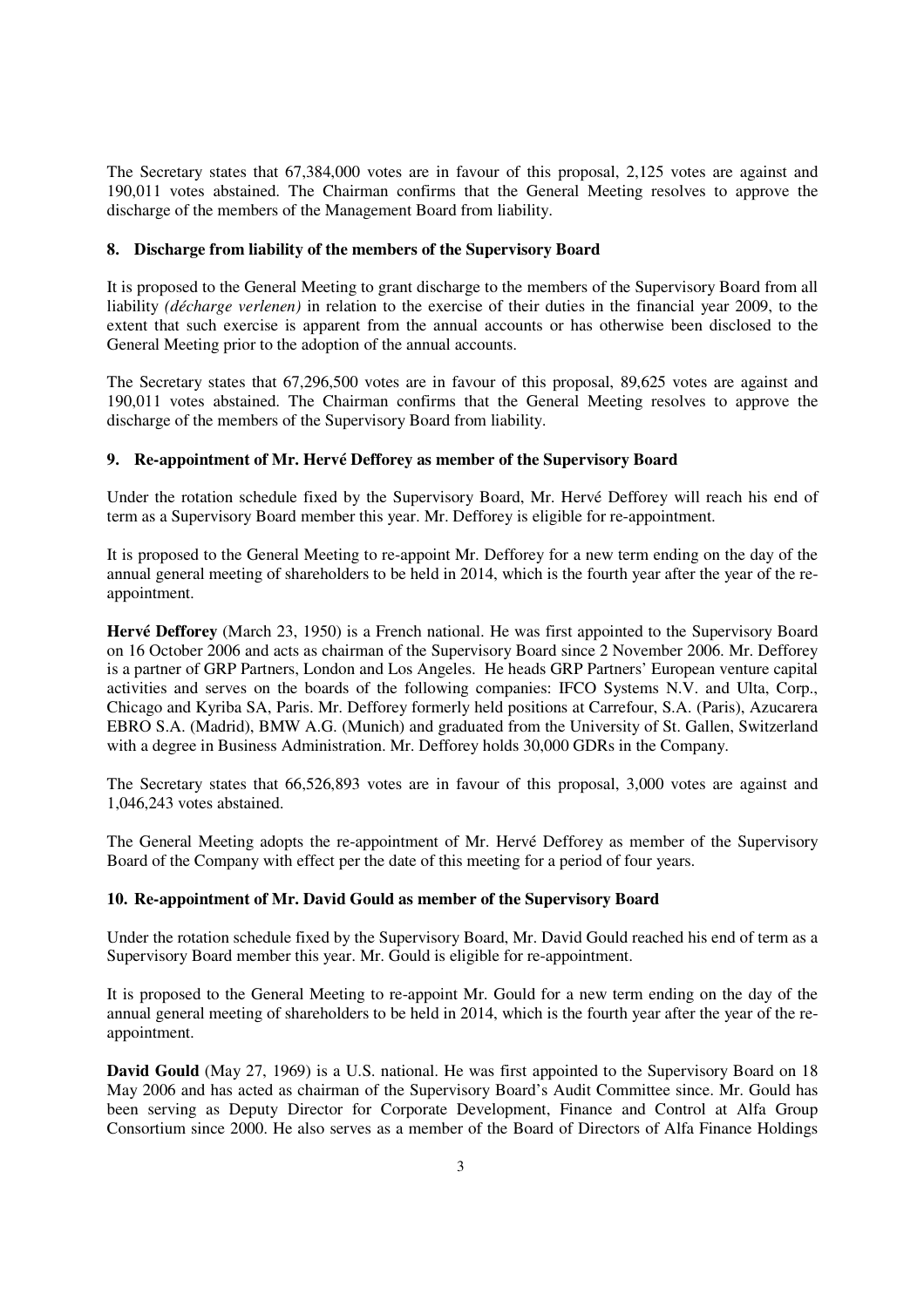S.A. and of ABH Holdings S.A. (holding company for Alfa-Banking Group). From 1992 to 2000, Mr. Gould held various positions at PricewaterhouseCoopers in Boston and in Moscow. He received his BA with honours from Colgate University in 1991 (concentration in Liberal Arts and minor concentration in Economics) and received his MBA-MS (Accounting) from Northeastern University in 1992. He qualified as a Certified Public Accountant in 1993 and as a Chartered Financial Analyst in 1999. Mr. Gould has no shareholding in the Company.

The Secretary states that 63,380,651 votes are in favour of this proposal, 2,798,419 votes are against and 1,397,066 votes abstained.

The General Meeting adopts the re-appointment of Mr. David Gould as member of the Supervisory Board of the Company with effect per the date of this meeting for a period of four years.

#### **11. Approval of the amended Remuneration Policy**

The Supervisory Board proposed the following changes in the current Remuneration Policy for members of the Management Board and senior executives of the Company, in view of the evolving market practices, the introduction of the Company's next generation long-term incentive plan and changes in corporate governance requirements:

#### Reference peer group

X5 being a company with operations mainly in Russia, however with international exposure due to its governance structure and listing on the London Stock Exchange, distinct benchmarking is applied to base salaries on the one hand, and variable salary components on the other. Base salaries are benchmarked against mainly Russian peers while variable salary components, including long term incentive elements, are benchmarked against western peers as well. More specifically, the peer groups are currently composed of major Russian peers in terms of size and corporate governance companies, operating in different sectors of the economy (23 companies) and multinational peers in retail and fast moving consumer goods (29 companies).

#### New annual bonus measures to strengthen links to strategy

The bonus scheme for the members of the Management Board rewards both quantitative corporate indicators and personal, mission-related, key objectives. Members of the Management Board receive an 'on target' bonus opportunity equal to 50% of their base salary for achieving quantitative corporate indicators, 50% of their base salary for achieving personal key objectives and an additional 50% for 'stretch' performance in case of extraordinary achievement.

The Supervisory Board sets the targets for the bonus scheme at the beginning of each financial (calendar) year. The quantitative corporate indicators include net sales and EBITDA, which are to be achieved cumulatively. The personal performance targets include targets related to divisional performance, missionrelated or key project-related targets, as well as qualitative behavioral targets. Both the corporate and personal performance measures are considered success factors for the Company in the short term, while also contributing to the achievement of the long-term objectives of the Company, including in particular building out and strengthening the Company's leading position in the Russian retail sector. X5 does not disclose the actual targets set, as this qualifies as commercially sensitive information.

#### Next generation long-term incentive plan: Restricted Stock Unit Plan: 2010-2014

The Company proposes its next generation long term incentive plan to be introduced in 2010, in the form of a Restricted Stock Unit Plan (the "Plan"). The purpose of the Plan is to motivate and retain a small group of high-performance and high-potential senior executives while increasing the commitment of such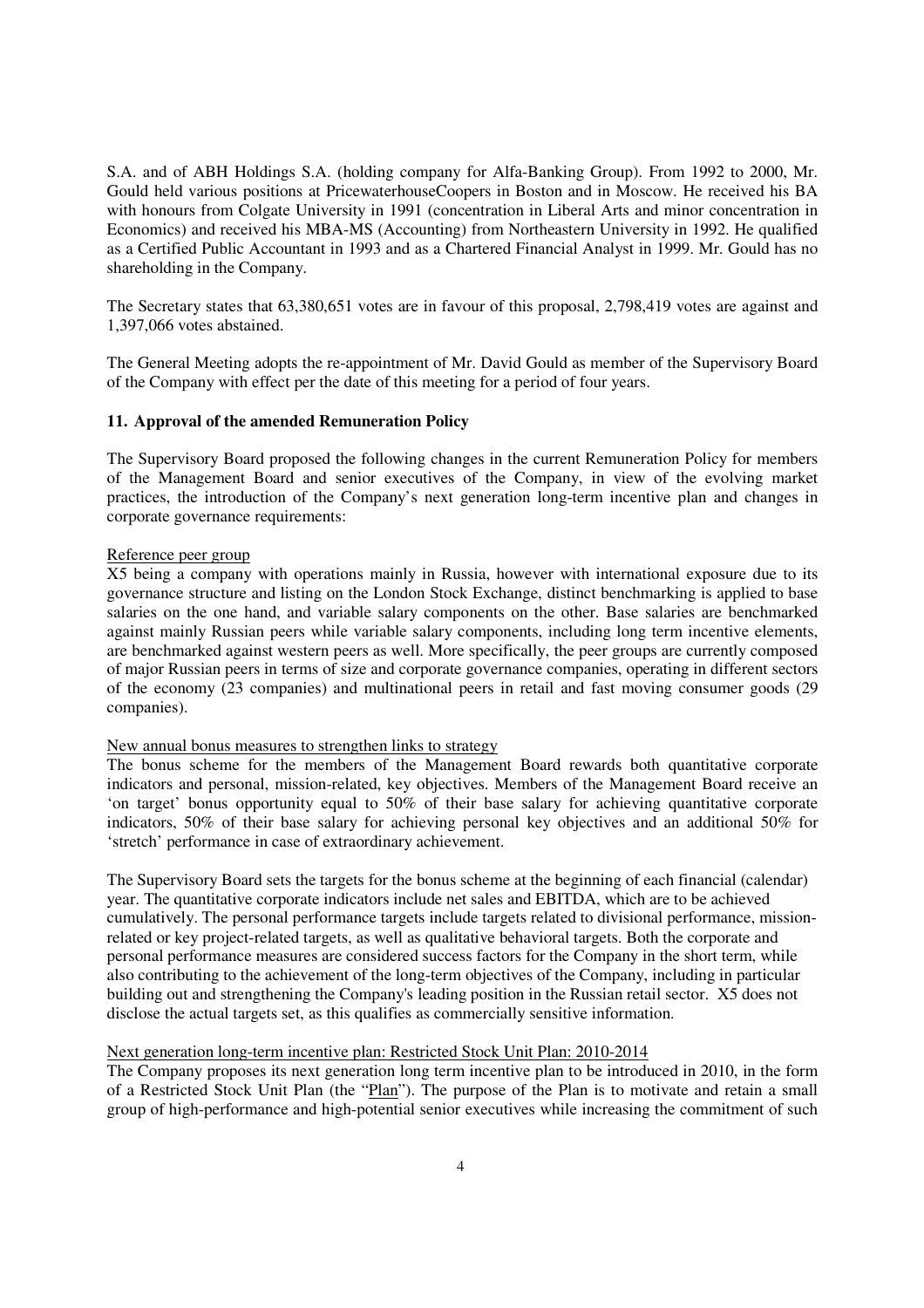participants to the business of X5 and promoting the alignment of their interests with those of the shareholders of the Company. The Plan's principles and features can be described as follows:

Over a period of four calendar years starting 2010, the Plan provides for the annual grant of conditional rights to receive restricted stock units ("RSUs"), subject to i) the achievement of specific performance criteria of the Group ("KPIs") and ii) continuous employment with the Group until the completion of the vesting period. Up to one third of the conditional RSUs granted to the CEO, and up to one quarter of the conditional RSUs granted to other participants, will be subject to the employment condition only. Also members of the Supervisory Board may be granted conditional RSUs. These RSUs shall not be subject to performance criteria. The General Meeting of Shareholders determines the number of conditional RSUs granted to members of the Supervisory Board.

The number of conditional RSUs granted on any grant date shall in principle be based on 200% of each participant's annual base salary, divided by the average market value<sup>1</sup> of a GDR on the relevant grant date. On the first anniversary of each respective grant date, and based on the audited Company's financial results, the Supervisory Board shall evaluate whether the KPIs have been met. The actual number of RSUs subsequently awarded will depend on the level of achievement of the KPIs and will be either 0%, 50% or 100% of the number of conditional RSUs granted, in addition to the RSUs granted subject to the employment condition only.

The KPIs mainly relate to (i) the performance of the Group compared to the performance of a selected group of (comparable) competitors in achieving sustained growth and an increasing presence in its markets of operation and (ii) without sacrificing the EBITDA of the Company.

All RSUs to be awarded are subject to a further two-year vesting period and the condition of continuous employment with the Group. The vesting dates of the RSUs awarded under the Plan shall therefore be 19 May 2013, 19 May 2014, 19 May 2015 and 19 May 2016. Upon vesting, the RSUs will be converted into GDRs registered in the participant's name, whereby each RSU is converted into one GDR. Subsequently, these GDRs are subject to a two-year lock-in period during which period the GDRs cannot be traded. As a result, any GDR acquired under a RSU awarded on (e.g.) 19 May 2011 shall not become freely transferable before 19 May 2015.

The Plan features standard "good leaver", "bad leaver" and accelerated vesting provisions in accordance with current international market practices for long-term incentive plans.

#### Claw-back and adjustment of variable remuneration components

-

In accordance with provision II.2.11 of the Code, and effective as of 2010, the Supervisory Board may recover from the Management Board members any variable remuneration awarded on the basis of incorrect financial information. Furthermore, the Supervisory Board has the discretionary authority to adjust the value of any variable remuneration components originally awarded if the outcome proves to be unfair as a result of exceptional circumstances during the performance period.

The Secretary states that 59,072,289 votes are in favour of this proposal, 7,667,568 votes are against and 836,279 votes abstained, whereupon the Chairman concludes that the General Meeting approves the amended Remuneration Policy, including the Restricted Stock Unit Plan 2010-2014. The full text of the amended Remuneration Policy will be made available on the website of the Company.

<sup>&</sup>lt;sup>1</sup>The Average Market Value is defined as "on any particular day the volume weighted average price of a GDR over the thirty immediately preceding calendar days. The volume weighted average price is calculated using the closing price of a GDR taken from the Official List of the London Stock Exchange".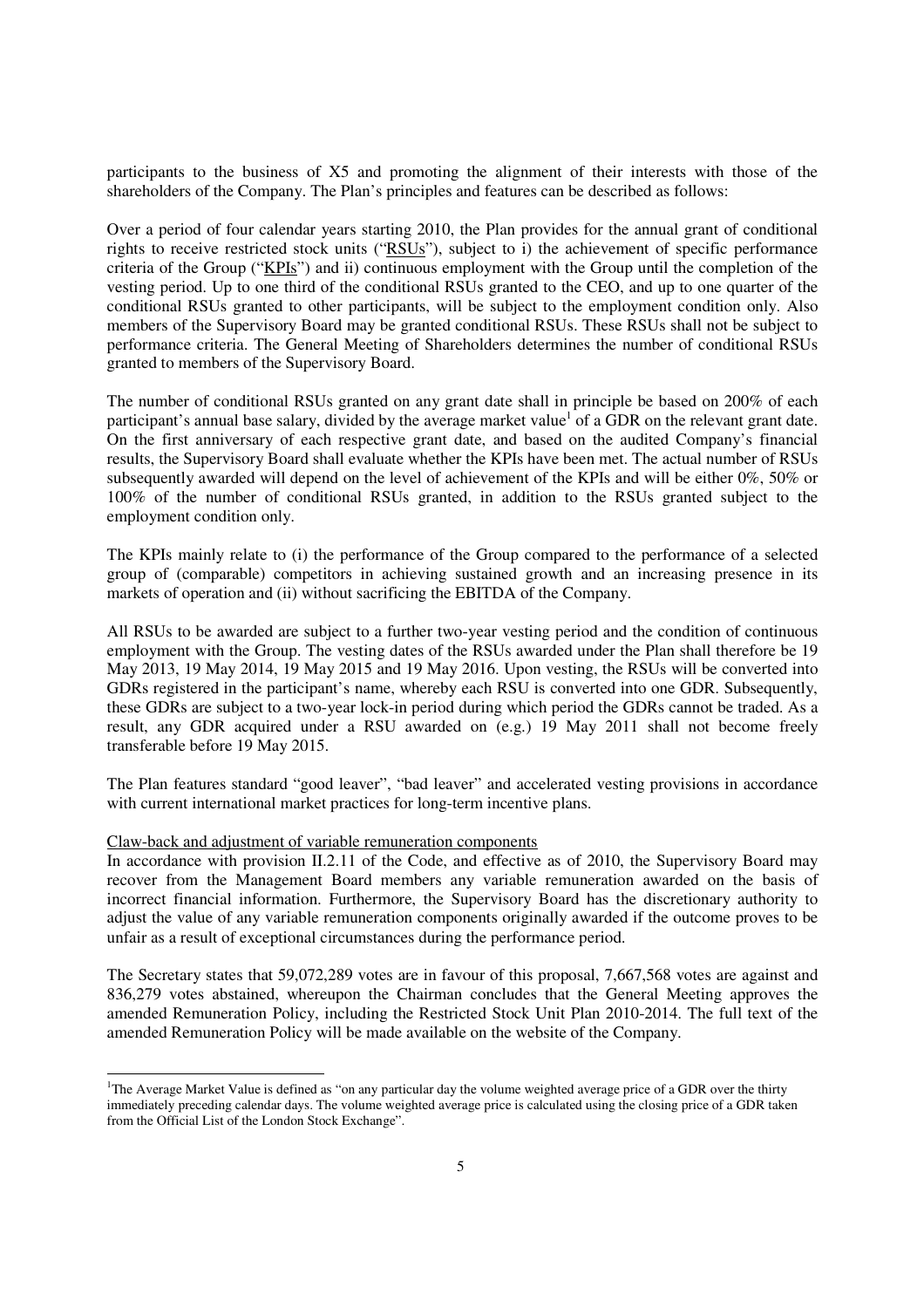#### **12. Remuneration of the Supervisory Board**

It is proposed to the General Meeting that under the Restricted Stock Unit Plan, members of the Supervisory Board shall be granted conditional RSUs with award date 19 May 2011, as follows:

| <b>Member</b>      | <b>Number of RSUs</b> |                 |           | Award Date Vesting Date End of lock-in period |
|--------------------|-----------------------|-----------------|-----------|-----------------------------------------------|
| Hervé Defforey     | 9.024                 | $19 - 5 - 2011$ | 19-5-2013 | $19 - 5 - 2015$                               |
| David Gould        | 7.219                 | $19 - 5 - 2011$ | 19-5-2013 | $19 - 5 - 2015$                               |
| Stephan DuCharme   | 7.219                 | $19 - 5 - 2011$ | 19-5-2013 | $19 - 5 - 2015$                               |
| Alexander Tynkovan | 4.331                 | $19 - 5 - 2011$ | 19-5-2013 | 19-5-2015                                     |
| Christian Couvreux | 7.219                 | $19 - 5 - 2011$ | 19-5-2013 | 19-5-2015                                     |

The Chairman puts the proposal into discussion and concludes that 58,578,768 votes have been issued in favour of the proposal, 8,489,204 votes are against and 508,164 votes abstained, so the proposal is adopted.

#### **13. Designation of the Supervisory Board as the corporate body authorised to issue new shares or grant rights to subscribe for shares**

At the annual general meeting of shareholders of 12 June 2009, the shareholders resolved to designate the Supervisory Board, for a period of 18 months, until 12 December 2010, as the corporate body authorized to issue, and/or the granting of rights to subscribe for, shares in the capital of the Company up to a maximum number of 16,226,820 shares, for general corporate purposes (the "2009 Delegation").

In accordance with article 6 paragraph 1 of the Articles of Association, it is proposed to the General Meeting to extend the 2009 Delegation for a period of eighteen (18) months as of the AGM, until 25 December 2011 (such extended delegation hereinafter the "2010 Delegation"). Under the 2010 Delegation the Supervisory Board will remain designated as the corporate body authorised to resolve on the issuance of, and/or the granting of rights to subscribe for, up to a maximum of 16,226,820 new shares in the capital of the Company. The purpose of the issue of new shares under the 2010 Delegation shall be the same as under the 2009 Delegation, i.e. for general corporate purposes, including but not limited to financing of acquisitions. The 2010 Delegation also applies to the issue of new GDRs, or rights to subscribe for new GDRs. One GDR represents 0.25 share of the Company.

Furthermore, it is proposed to the General Meeting to designate the Supervisory Board for a period of eighteen months to be calculated from the date of the AGM, as the corporate body of the Company which shall be authorised to issue shares or GDRs, including any granting of rights to subscribe to shares, pursuant to the Company's Employee Stock Option Plan and/or Restricted Stock Unit Plan (the "LTI Delegation"). This designation will be limited to  $5\%$  of the issued share capital of the Company as it reads at the date of the AGM. The Supervisory Board shall determine the time, price and other conditions of the share or GDR issue in accordance with the Employee Stock Option Plan and/or Restricted Stock Unit Plan.

The Chairman puts the proposal into discussion and concludes that 60,589,747 votes have been issued in favour of the proposal, 6,471,575 votes are against and 514,814 votes abstained, so the proposal is adopted.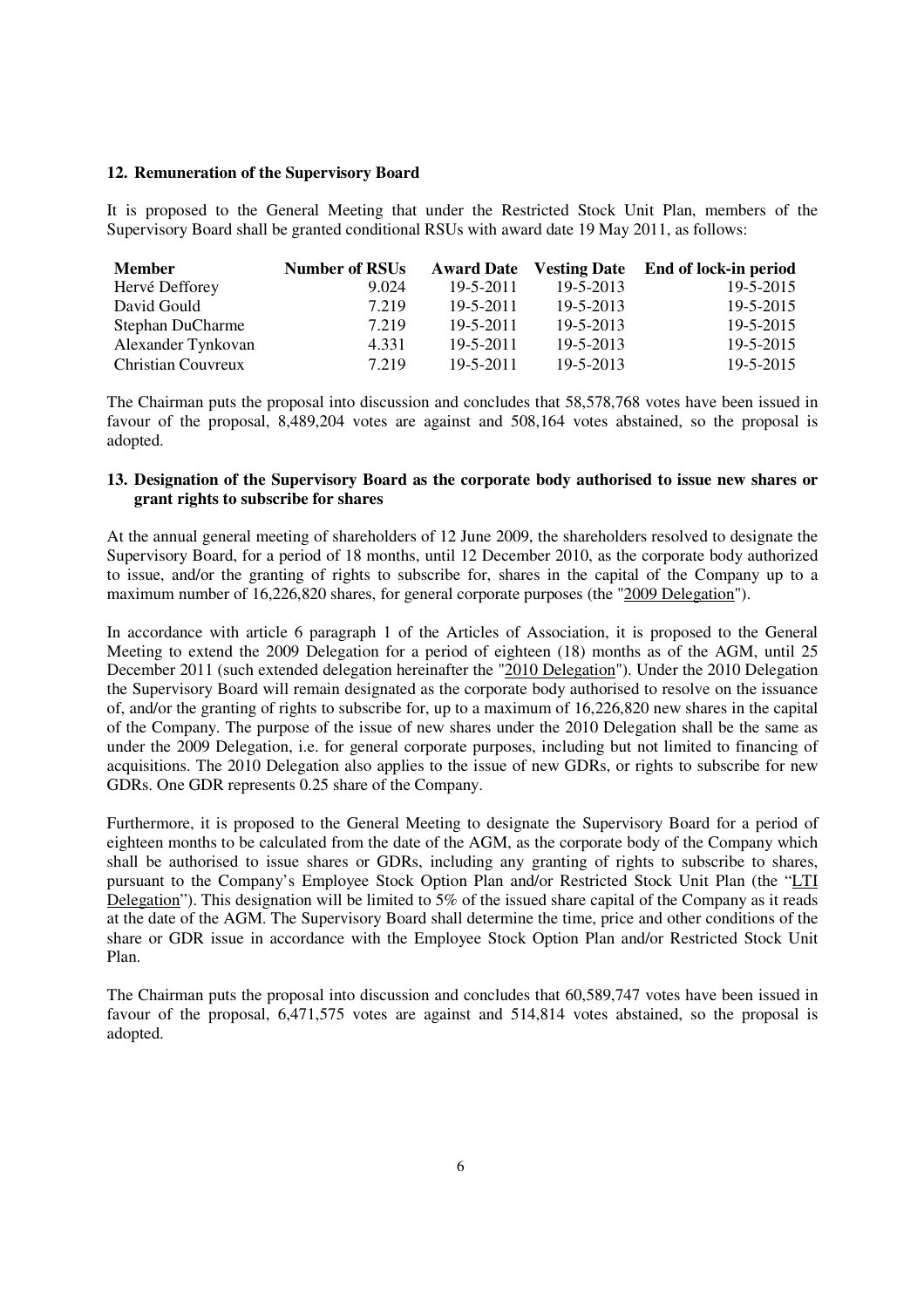#### **14. Designation of the Supervisory Board as the corporate body authorised to restrict or exclude the pre-emptive rights upon issue of new shares or granting of rights to subscribe for shares**

Pursuant to article 7 paragraph 3 of the Company's articles of association, the General Meeting may designate the Supervisory Board as the corporate body authorised to resolve on the restriction or exclusion of any pre-emptive right (*voorkeursrecht*) in connection with the issuance of, and/or the granting of rights to subscribe for, shares in the capital of the Company. Such a designation shall only be valid for a specific period of no more than five (5) years and may from time to time be extended with a period of not more than five (5) years.

It is proposed to the General Meeting to designate the Supervisory Board as the corporate body authorised to resolve on the restriction or exclusion of any pre-emptive right in connection with the issuance of, and/or the granting of rights to subscribe for, shares in the capital of the Company under the 2010 Delegation and the LTI Delegation, for a period of 18 months as of the date of the AGM, until 25 December 2011.

The Secretary stipulates that this proposal must be adopted by two-thirds of the votes cast, if less than 50% of the issued capital of the Company is present or represented at the AGM. If 50% or more of the issued capital of the Company is present or represented at the AGM, a simple majority is sufficient to adopt the proposal.

The Chairman puts the proposal into discussion and concludes that 59,295,469 votes have been issued in favour of the proposal, 7,764,253 votes are against and 516,414 votes abstained, so the proposal is adopted.

#### **15. Authorisation of the Management Board to have the Company acquiring shares or GDRs in its own capital**

The General Meeting is requested, in accordance with article 9 paragraph 3 of the Articles of Association, to authorise the Management Board for a period of 18 months as of the date of the AGM, until 25 December 2011, to cause the Company to purchase, for general corporate purposes, shares or GDRs in the Company's own capital, representing up to 10% of the issued share capital of the Company as at the date of the AGM (for the avoidance of doubt, the 'issued share capital of the Company' includes issued shares and/or GDRs yet owned by the Company (directly or indirectly) in its own capital), at or below the market price of the GDRs (as being traded at London Stock Exchange) when such purchase is being executed.

The Supervisory Board has resolved, in accordance with article 17 paragraph 3 of the Articles of Association and subject to the above delegation by the General Meeting to the Management Board, that in case the amount of Company's own issued share capital or GDRs being purchased reaches a level of more than 5% of the Company's own issued share capital as at the date of the AGM (for the avoidance of doubt, the 'issued share capital of the Company' includes issued shares and/or GDRs yet owned by the Company (directly or indirectly) in its own capital), the Management Board shall obtain Supervisory Board approval before proceeding with such purchase.

The Company may only acquire its own fully paid up shares or GDRs, provided that the part of the Company's net assets which exceeds the aggregate of the issued share capital and the reserves which must be maintained by virtue of the law, is at least equal to the purchase price for the Company's own shares.